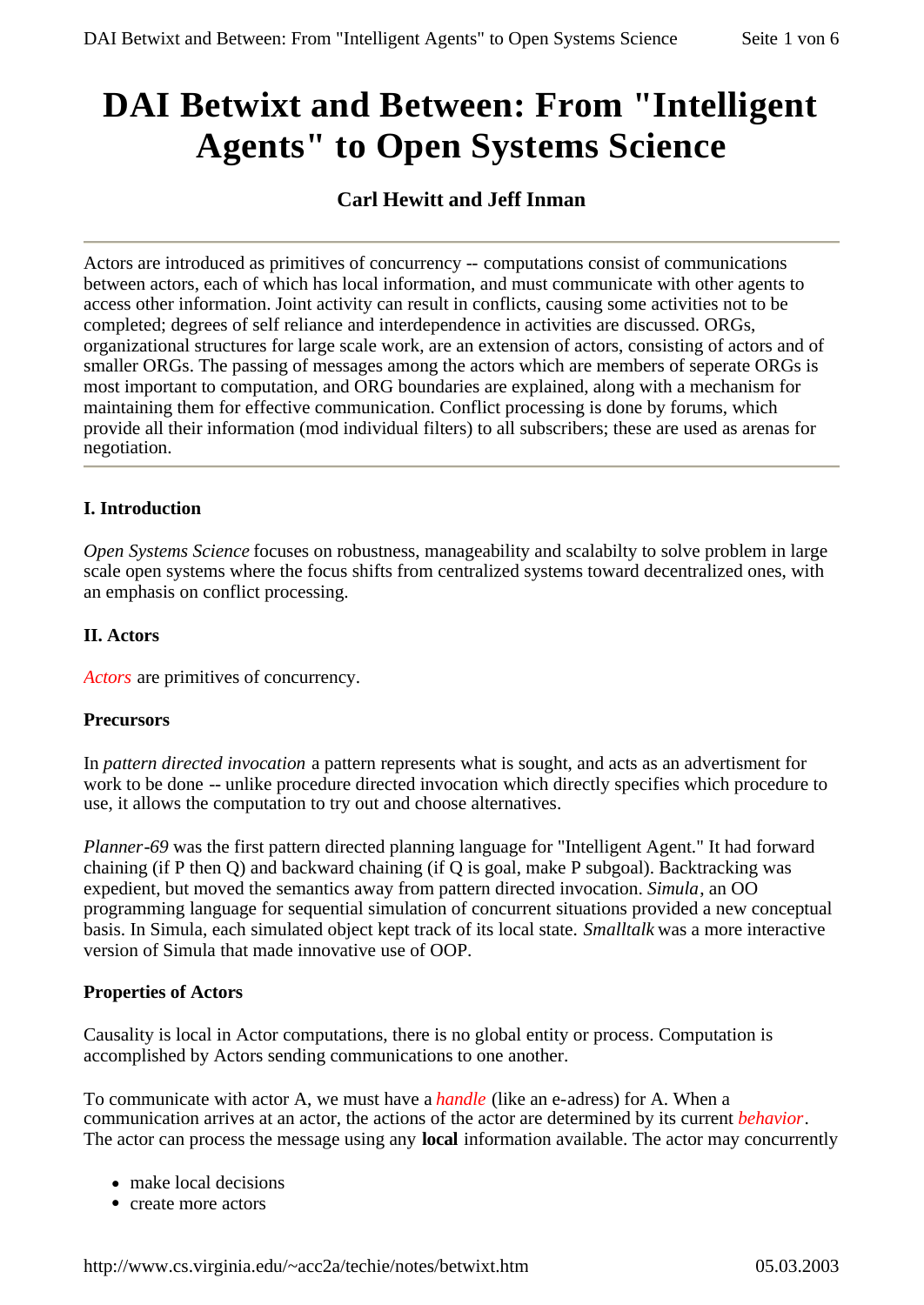- send more communications
- replace its behavior

All information exists in the form of actors, accessed only by sending messages along handles. The local information available to an actor consists of handles to other Actors, not the other actors themselves. Actor computations are orchestrations of concurrent message passes.

*Activation ordering* is a partial ordering on actor events. When a communication is sent by one actor (event<sub>1</sub>) and received by another (event<sub>2</sub>), these two events are ordered by the activation ordering "event<sub>1</sub> occurs before event<sub>2</sub>" Another partial ordering is *arrival ordering* -- the order in which communications arrive at an actor.

A language-independent characterization of concurrent systems was developed using actors for *implementing* concurrency, instead of objects for *simulating* it.

## **Proofs**

A *serializer* is an actor that processes the communications it receives in arrival order and can specify a different behavior for itself depending on its current behavior and the communication it has received. Suppose A is created having property P and if A has property P when it receives a communication, then it will have P when it processes the next communication. Then by actor induction, A will always have P.

## **Models**

The lambda calculus can be strictly embedded as a special subtheory in the actor model -- the criterion of continuity (Scott) is satisfied by every function that can be defined by an actor system (Hewitt) . The laws for actor systems are consistent; it is always possible to construct a global time for any computation that satisfies the actor laws (Clinger). The model used to prove this shows that multiple frames of reference are possible in actor systems; activation and arrival ordering of events remain consistent, regardless of frame of reference. If an activation or arrival ordering holds for two events, it will hold for all observers of these, if there is not an ordering, different observations might be made in different frames of reference.

## **III. Open Information Systems**

In Planner-69 and Prolog, a closed world was assumed, this was too limited a view. An improved semantics of primitive actor behaviors was developed by Gul Agha, who also defined Act, a micro language for actor primitives. He extended the semantics of actor systems to analyze transitions on and the concurrent composition of configurations. A *configuration* is a snapshot of an actor system at one particular time, describing the local state of each actor, and what communications are currently in transit. Agha also worked on observation equivalence in actor systems and showed that modeling concurrent systems purely by input and output and ignoring local state was not enough. Agha presented an intuitive model.

#### **The Role of Logic in Open Information Systems**

One school of AI believes AI should be based on logic. Another believes that the uniform proof procedures must also have embedded procedural know-how.

A *microtheory* is a derivational calculus with a pre-specified automaton that can check the correctness of any individual derivation step, given only the step. Deductive inference is not adequate to decide important questions in OIS because indeterminacy is everywhere in the use of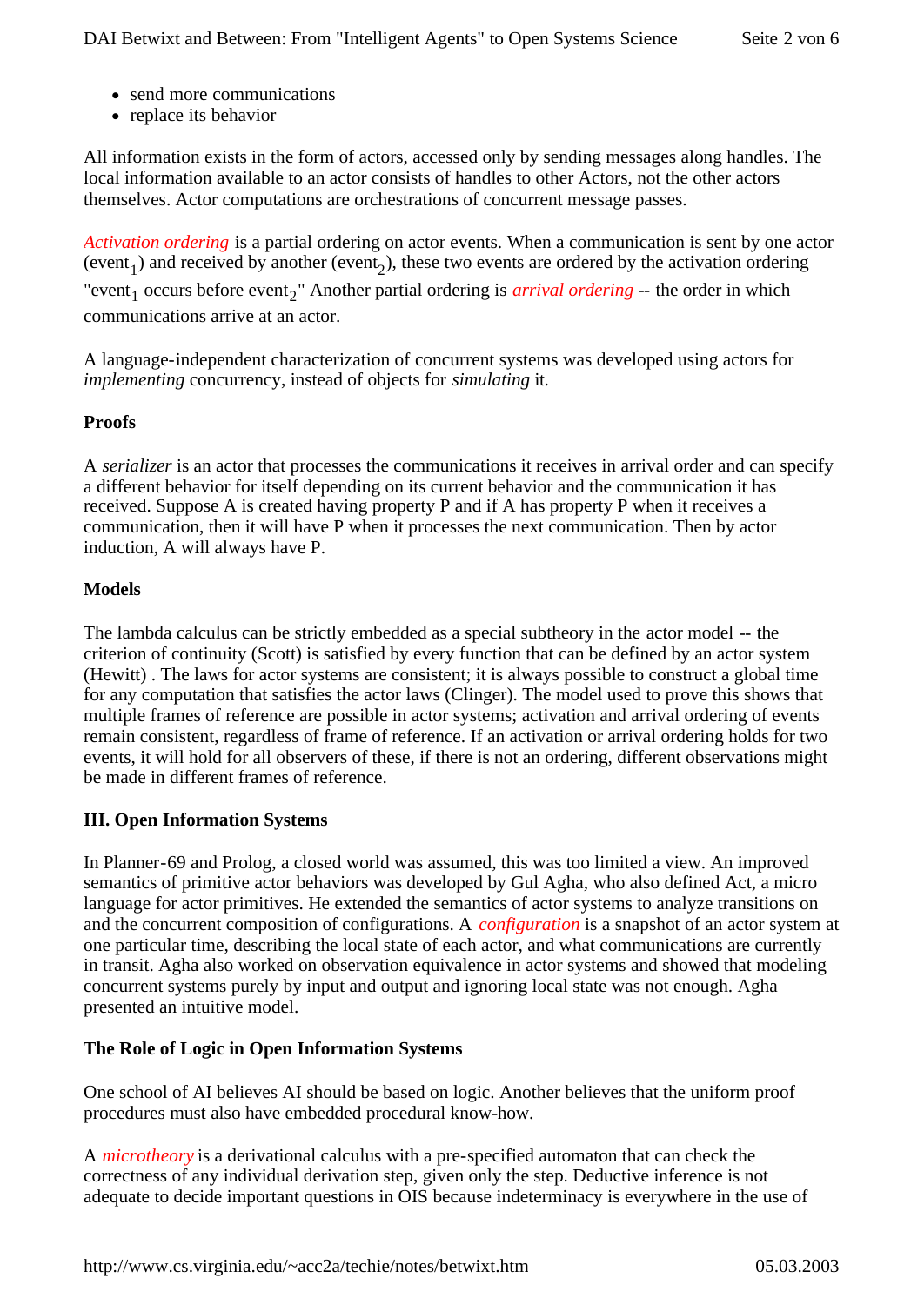shared resources -- *deductive indecision*. Deductive indecision refutes Kowalski's thesis that deductive logic can be used as a universal systems implementation language. The scope of use of deductive inference exactly coincides with the use of microtheories by participants. By focusing only on relationships internal to a microtheory, deductive inference fails to address larger issues of use of microtheories by OIS participants. Deductive inference alone is inadequate to process conflicts because processes which actually produce the outcomes are left out.

All conflicts are local in that they occur at a particular time/place among local participants. *Joint activity* is any potentially-concurrent, interdependent activities. Often there is no conflict, but the potential is there and joint activity introduces indeterminacy. So there can be no logical foundations for decision making in DAI, which limits the kinds of logical foundations that can be provided.

#### **Self Reliant and Interdependent Activities**

An activity is *self reliant* if it can be carried out using only local resources. Activities are *Interdependent* if they are dependent on each other. A system may be self-reliant in some activities and interdependent in others. Activities *conflict* if they interact in a way that prevents some of them from being completed. Self reliant and interdependent activities vary along:

- *late arriving information* -- may be received from ongoing activities elsewhere. Decisions made without this information may be flawed, but decisions cannot be put off forever.
- *multiple local authorities* -- enable participants to react immediately to changing circumstances, instead of consulting a nonlocal decision maker for each decision. Where conflicts arise, local authorities can immediately manage the changing circumstances. Joint activities of local authorities almost always conflict over the use of shared resources because each acts locally on its own information
- *division of labor* -- involves creation of subactivities to distribute work and locally focus efforts on a narrower range of joint activities. Subactivities often conflict over resources.
- *Arm's length relationships* -- enable participants to conceal their internal activities from other participants and increase their own robustness, manageability and/or scalability. While increasing self-reliance, arm's length relationships can increase severity of conflict because participants may develop entrenched, incompatible activities before conflict is discovered.

Self reliant and interdependent activities must be balanced.

## **IV. Organizing Large Information Agencies**

*Information Agencies* are systems with human and computer components in which production of all artifacts is accomplished from digital specifications. They are distributed, concurrent, have interdependent and self reliant subsystems, so they are open systems.

## **Background and Objectives**

Large scale work requires organization, it must be divided among many resources. All of these organizations operate concurrently, and their activities often affect one another. So negotiation becomes an essential activity in large scale work.

## **Relation of Actors to ORGs**

ORGs introduce technical means for composing larger ORGs out of several smaller ones; they can be created by *budding* in which an actor can transform itself into an ORG. Every actor can function as a rudimentary ORG.

## **ORG Facilities**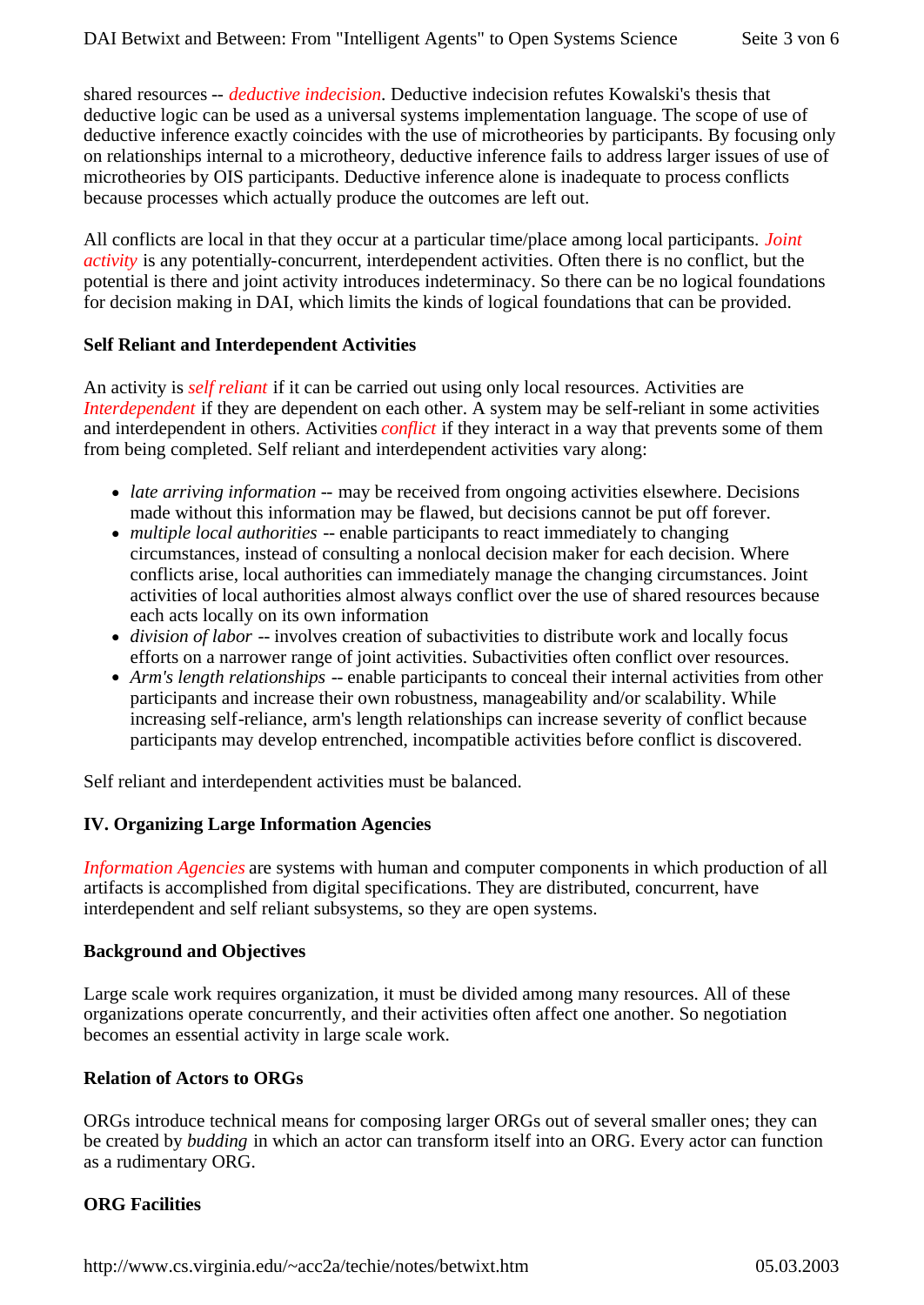*Organizations of restricted generality (ORGs)* is an organizational structure for large scale work. ORGs represent an extension of the actor architecture providing support for organization.

- *operations facility* -- provides resources for authorized tasks: processing, storage, and communications. Every task processed by the system will require the use of each of these.
- *reporting facility* -- provides information for other facilities concerning the 'what' 'when' and 'which participants' of events. Useful for supporting the management facility and for monitoring and debugging.
- *membership facility* -- keeps track of the ORG population, creates new memberships, and terminates existing memberships as the ORG evolves. Each ORG is in control of its own memberships. An actor may be a member of several ORGs.
- *liaison facility* -- controls communications crossing the ORG boundary. *Reception* is a subfacility of liaison which fields communications sent to the ORG as a whole and directs them to appropriate internal recipients; it may be a distributed facility consisting of many actors working together so traffic passing through reception can be processed concurrently. TEAMs do not provide this. One reason for having ORGs is to modularize related concurrent activity, allowing management and re-organization in interdependent suborganizations. The liaison boundary represents an abstraction barrier for handles to actors that are members of different ORGs. ORGs can update member behavior without having to tell external actors which might have the handles of internal actors by replacing actual recipients of communications coming through the boundary.
- *management facility* -- controls the behavior of the ORG. It sets policies and procedures for ORG behavior. Responsible for paying resource charges (processing, communications, storage) and can manage ORG activities to effectively use these resources. When charges for resources used are received, they may be filled using internal resources, or with resources requested from other ORGS. Or it may stifle a subcomputation -- refuse to grant the request, or restructure its activities to make resources more accessible.

*Teams of engaged activity and management (TEAMs)* are suborganizations of an ORG that do not have a liaison facility, and so are more flexible, but have less control over communications between the TEAM and the rest of the containing organization. Most of what we say about ORGs applies to TEAMs.

One possible mechanism for maintaining ORG boundaries:

- <sup>l</sup> Actors that manage communications from in an ORG to outside are *outsiders*. *Insiders* manage communications coming into an ORG from outside. Liaison facility manages insiders and outsiders.
- Actors send messages to each other, usually containing handles to other actors. There is a handle for the ORG as a whole, and an actor in the org is designated to handle this.
- To maintain a well-defined ORG boundary, any communication that passes through an ORG boundary will pass through liaison.
- An insider functions as a portal for messages coming in to some particular member; any actor handles these messages may contain are translated so they can be used in the ORG's internal context.
	- ° external handles to internal actors (always handles to other insiders in liaison) are replaced with direct handles to the internal actors themselves.
	- ° external handles to external actors (often handles to insiders in other ORGs' liaisons) are replaced with handles to outsider actors in the liaison facility of the recipient ORG. So messages to external actors will always be processed by outsider actors.
- An outsider performs the reverse translation for messages sent from inside the ORG out.
- This allows ORG boundaries to be implemented using normal actors, whose behaviors are to perform the appropriate translation and then forward the translated message. The translation is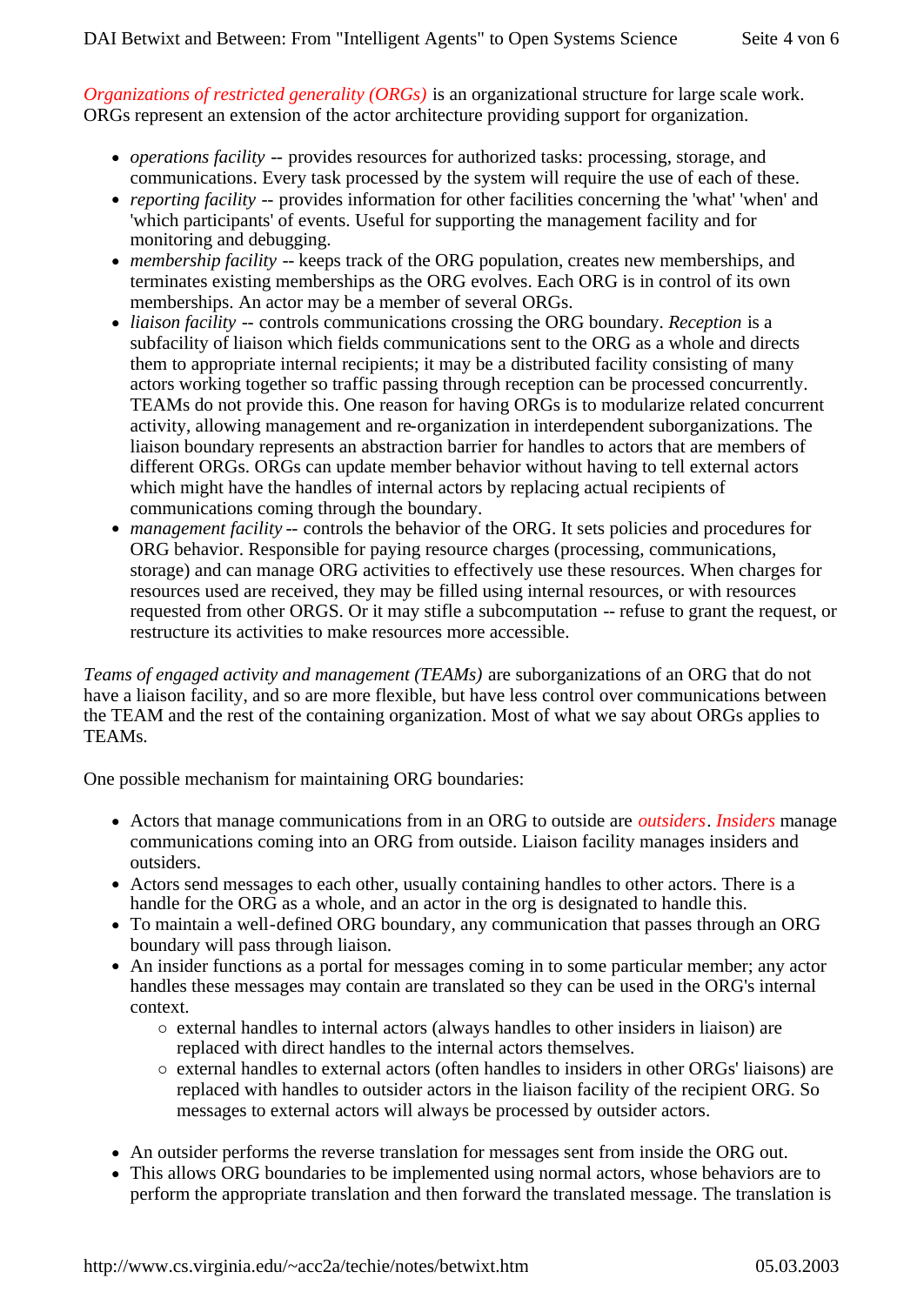supported through the liaison facility.

• For each actor mentioned in a communication, we must be able to determine if that actor is resident in the ORG, then find or create any needed liaison actors. If the communication is departing, insiders must be found or created and handles to outsiders of this ORG are replaced by the actual external handles. If the external actor is in another ORG, the external handle will be a handle to the insider in the other ORG. If communication is entering an ORG, handles to nonmember actors must be mapped to outsider handles (found or created) and handles to insiders of this ORG are mapped to internal handles for actors they represent.

#### **Specialized ORGs**

*Transaction ORGs* handle activity for which an ORG wants to delegate some of its management and resources. It will be dependent on its owning ORG for resources. The advantafe of this is maximized concurrency and maintained modularity. Management of resources remains well distributed. Small scale and large scale projects can have different management objective while still being interdependetnt.

*Project ORGs* -- several ORGs pool resources in a suborganization to help organize common work without compromising modularity.

## **V. Conflict Processing In Information Agencies**

Self Reliance and Interdependence are potential sources are conflict -- interactions that cause some activities not to be completed.

#### **Forums**

*Forums* are a means for information to be shared with subscribers. Each subscriber to a forum can receive all sharings at the forms, each has a filter so that it only receives the sharings it wants. Each sharing consists of a message and a respondent responsible for responding to requests concerning the sharing. A forum is used as an arena for negotiation. The most common conflict results from unintended interactions in ongoing joint activities. Forums are commonly used to explore the nature of these interactions. We don't presume all conflicts can or should be resolved automatically by telecomputer equipment.

#### **Related Work: Blackboard Architecture**

The blackboard architecture has a global database, independent knowledge sources that generate solution elements, and a scheduler to control knowledge source activity. Forums use none of these, there is no global database, information resources are not independent, and there is no scheduler for a forum to control subscribers.

#### **Related Work: Conflict Processing**

Forums do not assume that in competitive situations each party has only their won benefit in mind. Conflict typically is not due to parties having different, possibly partial or incorrect theories of how to achieve an optimal solution. Differences usually do not depend on having different conflict resolution strategies, but simply on unforseen interactions.

#### **Related Work: Negotiation**

Designer-Fabricator-Interpreter research develops a system for aiding negotiations between designers and fabricators, overseen by an arbitrator. If the 'super agent' notices a deadlock, it intervenes and informs one agent that the other will agree if a change is made; it has final say on the